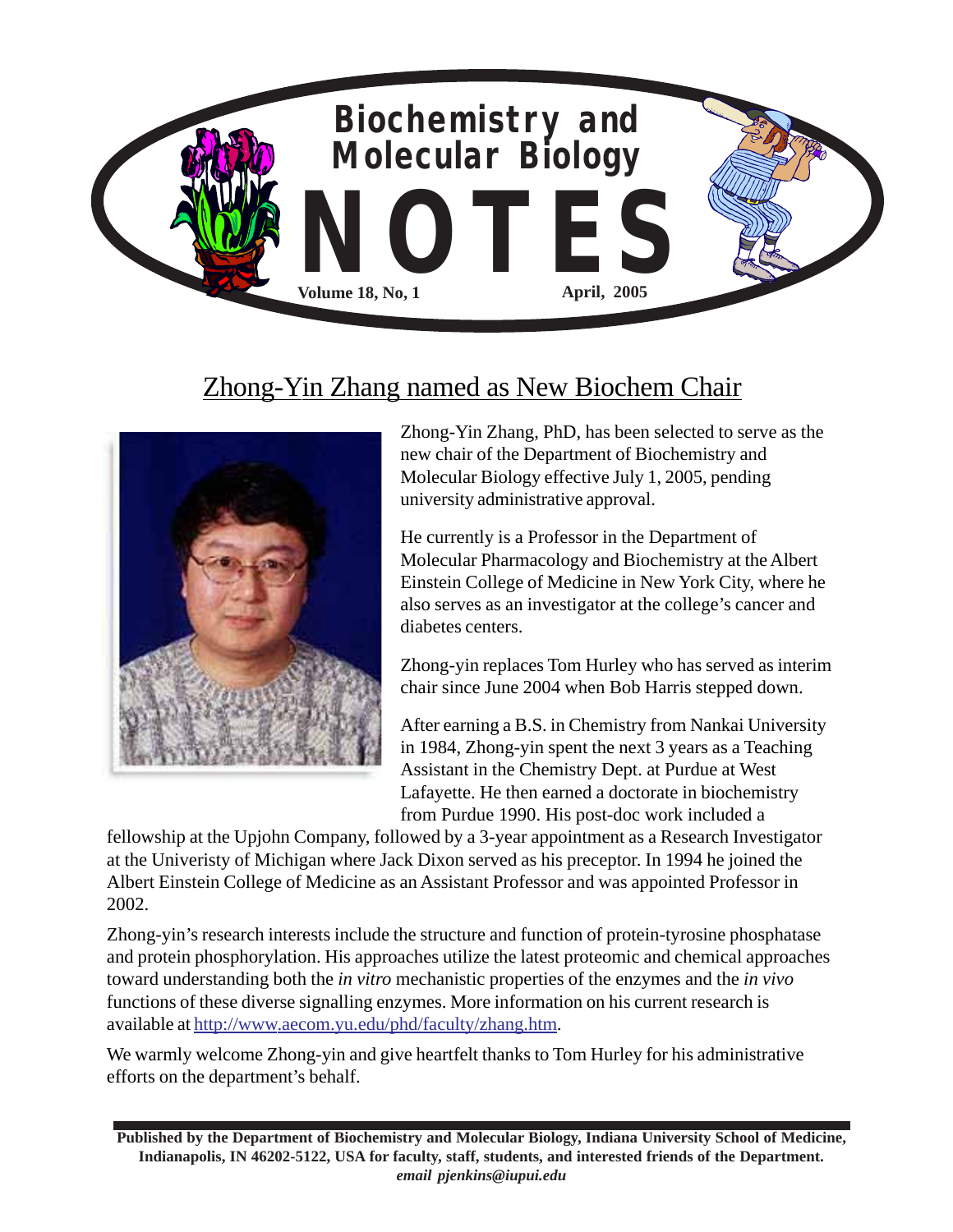*Biochemistry Seminars Mondays 4 pm, MS B26* **April Seminars**

**4/4 Dr. Richard W. Kriwacki**, Associate Member, Department of Structural Biology, St. Jude's Children's Hospital, Adjunct Assistant Professor, Department of Molecular Sciences, University of Tennessee Health Science Center, Memphis, TN. *Topic:* "Protein Disorder and Biological Function: What Does "Disorder" Really Mean?"

#### **4/11 Dr. Mark Goebl,**

Professor, Department of Biochemistry and Molecular Biology, IUSM, Indianapolis, IN. *Topic:* "The SCF complexes regulate the integration of metabolism, stress and cell division"

**4/18 Dr. Natalie Ahn,** Professor, Department of Chemistry and Biochemistry, University of Colorado, Associate Investigator, Howard Hughes Medical Institute, Boulder, CO. *Topic:* "Analysis of signal transduction by functional proteomics" in *EMERSON HALL AUDITO-RIUM.*

**4/25 Dr. Simon Atkinson,** Associate Professor of Medicine and Department of Biochemistry and Molecular Biology, Director, Graduate Program for Medical Biophysics, IUSM Indianapolis, IN. *Topic:* "Rac'd by Disease: Rho GTPases and the Cytoskeleton in the Kidney"

*Biochemistry Student Seminars Wednesdays, 12 Noon, MS B16*

| <b>April 6 Beth Lasater</b>    |
|--------------------------------|
| <b>April 13 Marissa Schiel</b> |
| <b>April 20 Sixin Jiang</b>    |
| April 27 Wei Luo               |

*Center for Diabetes Research Seminars, Tuesdays, 4:00 pm, Daly Student Ctr. 122A*

**4/5 Dr. John Watkins,** Professor of Pharmacology and Toxicology and Adjunct Professor of Optometry, Medical Sciences Program, Indiana University, Bloomington, IN. T*opic:* "Effects of a low carbohydrate diet on markers of oxidative stress from diabetic and nondiabetic rats"Refreshments, 3:30 - Outside MS 4053

**4/19 Dr. Henry Rodriquez,** Assistant Professor of Clinical Pediatrics and Director of the Pediatric Diabetes Clinical Program, Indiana University School of Medicine, Indianapolis, IN. T*opic:* "Update on Type 1 Diabetes Clinical Studies at Riley"



*Biochemistry and Molecular Biology Research Seminar Series Every other Thursday, 12:00 noon MS B16*

**4/14 Dr. Paresh Sanghani,** Assistant Research Professor/ Assistant Professor, PT, Department of Biochemistry and Molecular Biology, IUSM, Indianapolis, Indiana. Topic: "Mechanism and role of zinc movement in the catalytic mechanism of formaldehyde dehydrogenase"

**4/28 Kirk Staschk**e, Graduate Student, Department of Biochemistry and Molecular Biology, IUSM, Indianapolis, Indiana. Topic: "Cross-talk between the general control and TOR signaling pathways in yeast"



*Other Seminars of Interest*

**4/15 Predrag Radivojac, Ph.D.** Visiting Assistant Professor ,School of Informatics, Indiana University *Title:* "Methods for Prediction and Analysis of Protein Functional Regions" 3:30 P.M. Medical Science Building 326